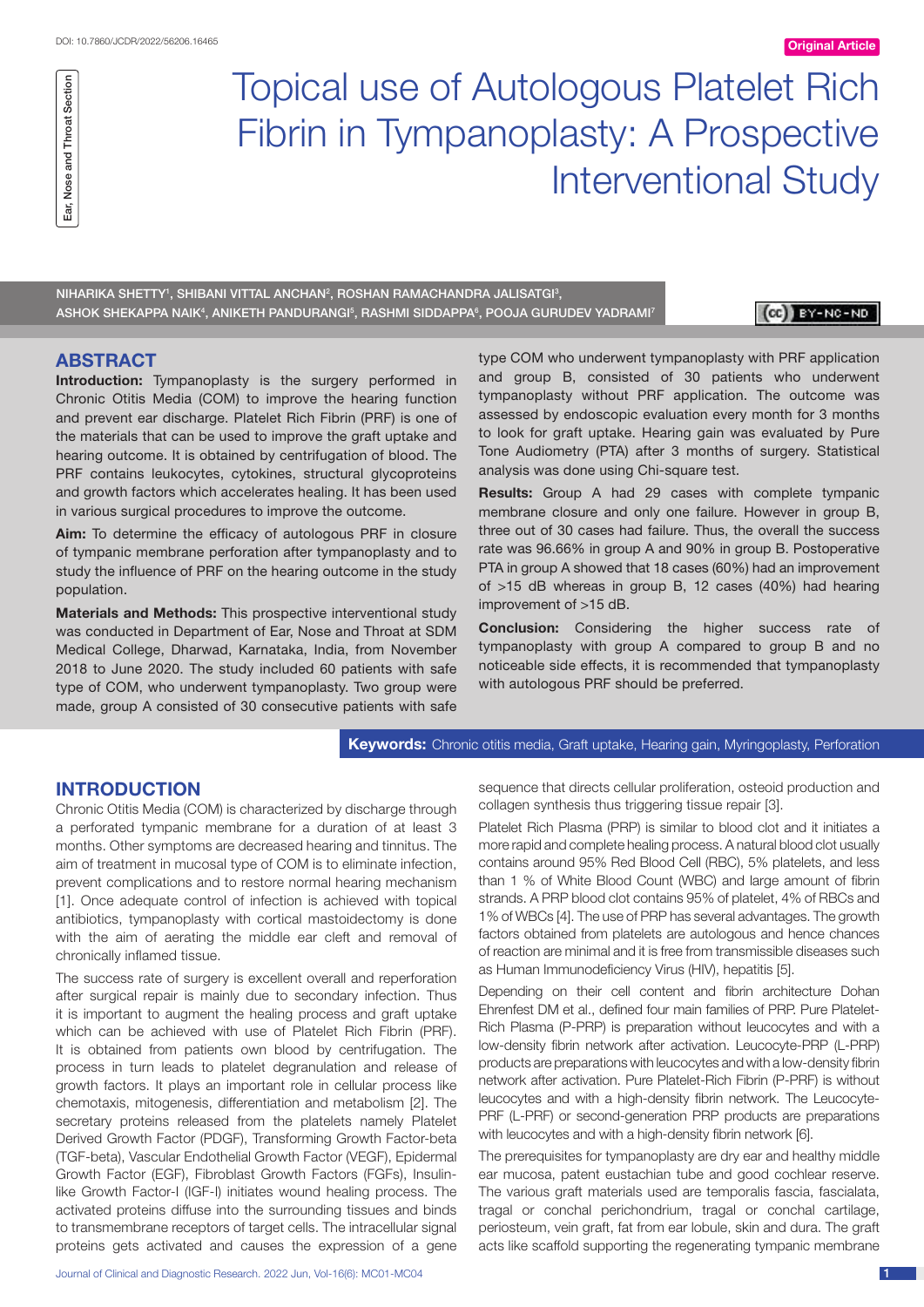[7,8]. The PRF also protects the graft from infection [9]. The aim of the study was to determine the efficacy of autologous PRF in closure of tympanic membrane perforation after tympanoplasty and to study the influence of PRF on the hearing outcome in the study population.

#### **Materials and Methods**

This prospective interventional study was conducted in Department of Ear, Nose and Throat at SDM Medical College, Dharwad, Karnataka, India, from November 2018 to June 2020. The study included 60 patients with safe type of COM, who underwent Tympanoplasty. Patients who gave written informed consent and were willing for regular follow-up were included in this study. The Ethical Committee of the hospital has approved this study (SDMIEC/ PG/0179/2018).

Sample size calculation: Total 60 patients who met the inclusion and exclusion criteria were divided into two groups. Sample size was estimated using the formula for quantifiable variables.

Inclusion criteria: Cases of safe type of COM in inactive stage with hearing loss less than 50 dB between the age of 10 to 60 years were included in the study.

Exclusion criteria: Age below 10 years and above 60 years, hearing loss more than 50 dB, unsafe type of COM, only hearing ear, revision surgery, and active infection in paranasal sinuses, throat and nose were excluded from the study. Children below 10 years were excluded from the study due to poor eustachian tube function, frequent upper respiratory tract infection and immature immune system were also excluded.

All eligible patients who met the inclusion criteria were enrolled.

- Group A (n=30): Tympanoplasty with autologous PRF
- Group B (n=30): Tympanoplasty without PRF

#### **Procedure**

Assessment of the patients was done including history, general physical examination, and examination of ear, nose and throat. Perforations were classified according to the size [10]:

- Small: less than 50%
- Medium: 50-75%
- Large: more than 75%

Pure tone audiogram was done to assess the degree and type of hearing loss and average at

- 500 Hz
- • 1000 Hz, and
- 2000 Hz frequencies was obtained.

All patients were subjected to otoscopic examination and imaging (bilateral mastoid x-rays). All the cases underwent underlay tympanoplasty with cortical mastoidectomy under general anaesthesia.

#### **Preparation of PRF**

During the surgery, 10 mL of blood was taken in test tubes. No anticoagulant was added to the blood. It was centrifuged using a laboratory centrifuge machine for 12 min at 2,700 rpm. The resultant product consisted of the following three layers:

- Topmost layer contains acellular platelet poor plasma,
- PRF clot is in the middle and
- RBCs at the bottom.

The superficial platelet poor plasma layer was discarded and the middle layer (buffy coat) containing platelet clot was utilised. Blood begins to coagulate as soon as it comes in contact with glass surface. Hence, blood should be drawn and centrifuged just before PRF is needed for application to surgical site [11]. It was applied to the edges of perforation after the graft is placed and the tympanomeatal flap was reposited and ear canal packed with gelfoam.

All the patients received a course of oral antibiotic for the first postoperative week and topical antibiotic thereafter for 2 weeks and regular follow-up was done every 15 days for 3 months. The outcome was measured by endoscopic evaluation every month for at least 3 months to look for graft uptake. Hearing gain was evaluated by Pure Tone Audiometry (PTA) after three months of surgery. The failed cases were takern for the surgical procdure again.

## **Statistical Analysis**

Statistical analysis for the study was done using Statistical Package for Social Sciences (SPSS) software version 20.0. Chi-square test was used for categorical and independent t-test was used for continuous variable analysis.

#### **Results**

The majority of cases belonged to young adults between 21 to 30 years of age [Table/Fig-1]. Among group A, 11 were males and 19 were females and among group B, 16 were males and 14 were females [Table/Fig-2].

| Age                 | <b>Group A</b>  |       | <b>Group B</b>    |               | <b>Total</b>                       |       |
|---------------------|-----------------|-------|-------------------|---------------|------------------------------------|-------|
| groups<br>(years)   | $\mathsf{n}$    | $\%$  | $\mathsf{n}$      | $\frac{9}{6}$ | $\mathsf{n}$                       | $\%$  |
| Mean age<br>(years) | $31.42 + 11.04$ |       | $31.65 \pm 11.84$ |               | $\chi^2$ =1.5330<br>p-value=0.6750 |       |
| $11 - 20$           | $\overline{4}$  | 12.90 | 5                 | 16.13         | 9                                  | 14.52 |
| $21 - 30$           | 13              | 45.16 | 12                | 41.94         | 25                                 | 43.55 |
| $31 - 40$           | 8               | 25.81 | 5                 | 16.13         | 13                                 | 20.97 |
| $\geq 41$           | 5               | 16.13 | 8                 | 25.81         | 13                                 | 20.97 |
| Total               | 30              | 100   | 30                | 100           | 60                                 | 100   |
|                     |                 |       |                   |               |                                    |       |

**[Table/Fig-1]:** Age distribution of COM patients in the study population

|                                   | <b>Group A</b> |       |              | <b>Group B</b> | <b>Total</b> |       |  |
|-----------------------------------|----------------|-------|--------------|----------------|--------------|-------|--|
| Gender                            | $\mathsf{r}$   | $\%$  | $\mathsf{n}$ | $\%$           | $\mathsf{r}$ | $\%$  |  |
| Male                              | 11             | 35.48 | 16           | 51.61          | 27           | 43.55 |  |
| Female                            | 19             | 64.52 | 14           | 48.39          | 33           | 56.45 |  |
| Total                             | 30             | 100   | 30           | 100            | 60           | 100   |  |
| Chi-square=1.6400, p-value=0.2000 |                |       |              |                |              |       |  |

**[Table/Fig-2]:** Gender distribution in study population.

Almost 53% of the study group had medium sized perforation, 26% had small and 21% had large sized central perforation [Table/Fig-3]. Graft uptake was compared between group A and B at 1, 2 and 3 months.

| Size of<br>perforation            | <b>Group A</b> |               | <b>Group B</b> |               | <b>Total</b> |               |
|-----------------------------------|----------------|---------------|----------------|---------------|--------------|---------------|
|                                   | $\mathsf{r}$   | $\frac{0}{0}$ | $\mathsf{r}$   | $\frac{0}{0}$ | $\mathsf{r}$ | $\frac{0}{0}$ |
| Small                             | 8              | 25.81         | 8              | 25.81         | 16           | 25.81         |
| Medium                            | 14             | 45.16         | 19             | 61.29         | 33           | 53.23         |
| Large                             | 8              | 29.03         | 3              | 12.90         | 12           | 20.97         |
| Total                             | 30             | 100.00        | 30             | 100.00        | 60           | 100.00        |
| Chi-square=2.6810, p-value=0.2620 |                |               |                |               |              |               |

**[Table/Fig-3]:** Size of perforation in Group A and Group B.

In group A, 96.66 % success rate was seen at 1 month and similar results were noted in Group B. At 2 months, the success rate was 96.66 % and 93.33 % and at 3 months it was 96.66 % and 90 % respectively [Table/Fig-4].

The left side showed large central perforation preoperatively. The endoscopic picture on the right side was of the healed tympanic membrane of patient in group A, 3 months after surgery [Table/Fig- 5].

The mean hearing gain in group A and group B was 16.3 dB and 15.5 dB respectively [Table/Fig-6]. Total 60% of the patients in group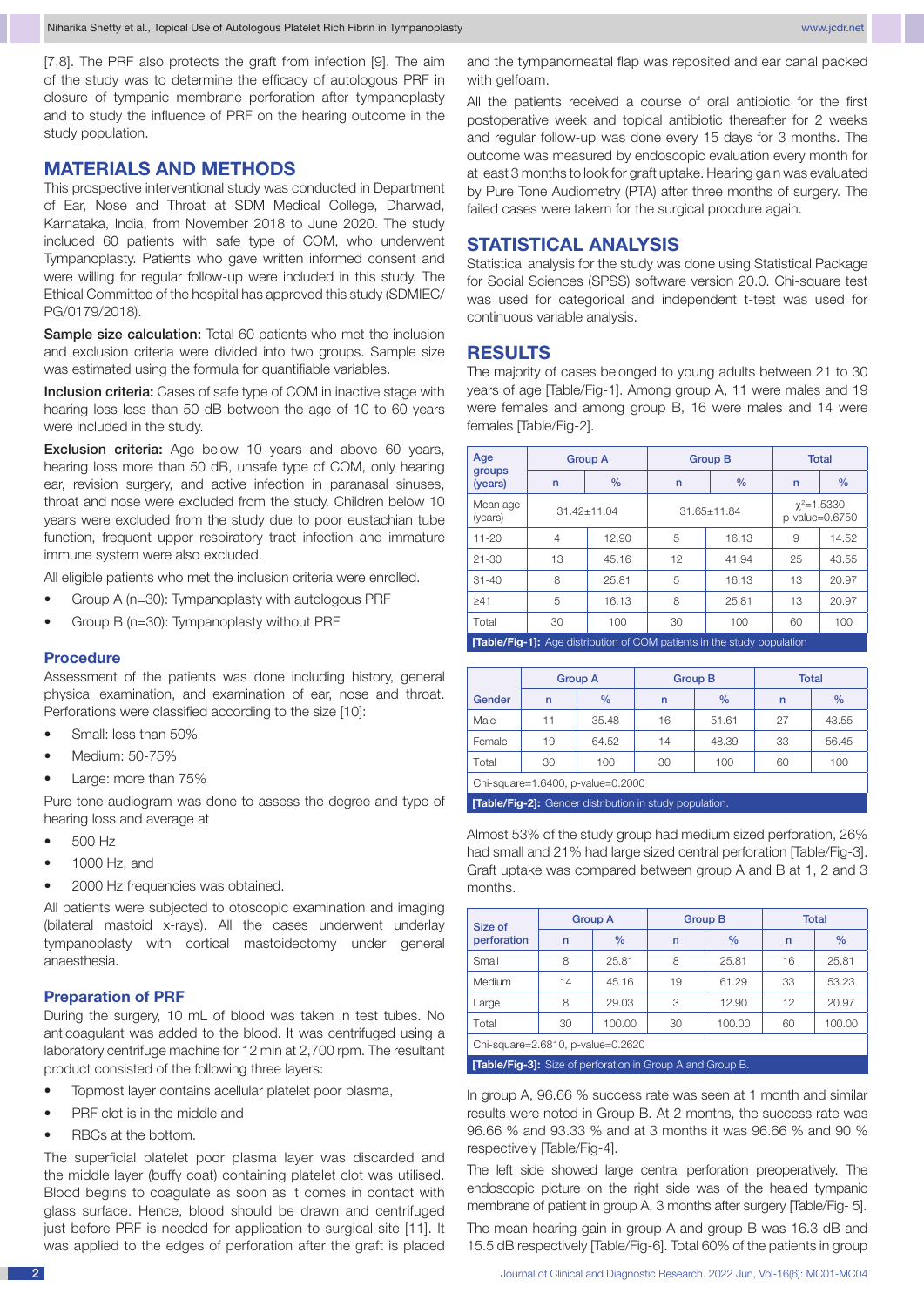www.jcdr.net Niharika Shetty et al., Topical Use of Autologous Platelet Rich Fibrin in Tympanoplasty

A have good hearing gain whereas only 40% in group B have good hearing gain following surgery [Table/Fig-7].

|                                                     |              | <b>Group A</b><br><b>Group B</b> |                                      | <b>Total</b>  |                |       |  |
|-----------------------------------------------------|--------------|----------------------------------|--------------------------------------|---------------|----------------|-------|--|
| <b>Graft uptake</b>                                 | $\mathsf{r}$ | $\frac{0}{0}$                    | $\mathsf{r}$                         | $\frac{0}{0}$ | n              | $\%$  |  |
| At 1 month                                          |              |                                  |                                      |               |                |       |  |
| <b>Success</b>                                      | 29           | 96.66                            | 29                                   | 96.66         | 58             | 96.66 |  |
| Failures                                            | 1            | 3.33                             | 1                                    | 3.33          | $\mathfrak{p}$ | 3.33  |  |
| Total                                               | 30           | 100                              | 30                                   | 100           | 60             | 100   |  |
|                                                     |              |                                  | Fisher's-exact Chi-square, p-value=1 |               |                |       |  |
| 2 months                                            |              |                                  |                                      |               |                |       |  |
| <b>Success</b>                                      | 29           | 96.66                            | 28                                   | 93.33         | 57             | 95    |  |
| Failures                                            | 1            | 3.33                             | $\mathcal{P}$                        | 6.66          | 3              | 5     |  |
| Total                                               | 30           | 100                              | 30                                   | 100           | 60             | 100   |  |
| Fisher's-exact Chi-square, p-value=1                |              |                                  |                                      |               |                |       |  |
| 3 months                                            |              |                                  |                                      |               |                |       |  |
| <b>Success</b>                                      | 29           | 96.66                            | 27                                   | 90            | 56             | 93.33 |  |
| Failures                                            | 1            | 3.33                             | 3                                    | 10            | 4              | 6.66  |  |
| Total                                               | 30           | 100                              | 30                                   | 100           | 60             | 100   |  |
| Yates $\chi^2$ = 0.2670, p-value=0.6050             |              |                                  |                                      |               |                |       |  |
| [Table/Fig-4]: Graft uptake in group A and group B. |              |                                  |                                      |               |                |       |  |



**[Table/Fig-5]:** Preoperative and postoperative endoscopic appearance of the tympanic membrane.

| <b>Variable</b>                                 | <b>Groups</b> | <b>Mean</b>                   | <b>Standard</b><br>deviation | <b>Standard</b><br>error | t-value | p-value |
|-------------------------------------------------|---------------|-------------------------------|------------------------------|--------------------------|---------|---------|
| Preopertive<br>Pure Tone<br>Audiometry<br>(PTA) | Α             | 37.58                         | 8.098                        | 2.05                     |         | 0.1765  |
|                                                 | R             | 38.803                        | 9.43                         | 2.27                     | 1.3677  |         |
| Postopertive                                    | Α             | 21.258                        | 6.2865                       | 1.50                     | 0.4972  | 0.6209  |
| <b>PTA</b>                                      | B             | 23.339                        | 8.594                        | 1.68                     |         |         |
| Hearing gain                                    | Α             | 16.31                         | 3.39                         | 1.21                     | 1.8501  | 0.8633  |
|                                                 | B             | 15.481                        | 5.352                        | 1.14                     |         |         |
| ___<br>$\overline{\phantom{a}}$<br>--           | $\sim$        | <b>Contact Contact Street</b> | <b>Service Controllers</b>   |                          |         |         |

**[Table/Fig-6]:** Comparison of hearing gain in group A and B (dB) by independent t-test.

| <b>Hearing gain</b>                                                    | <b>Group A</b> | <b>Group B</b> |  |  |  |  |
|------------------------------------------------------------------------|----------------|----------------|--|--|--|--|
| <5 dB None                                                             |                |                |  |  |  |  |
| 5-10 dB Minimal                                                        |                |                |  |  |  |  |
| >10-15 dB satisfactory                                                 |                | 18             |  |  |  |  |
| $\geq$ 15 dB good                                                      | 18             | 12             |  |  |  |  |
| <b>Table/Fin-71:</b> Poetoperative bearing gain in Group A and Group R |                |                |  |  |  |  |

#### **[Table/Fig-7]:** Postoperative hearing gain in Group A and Group B.

### **Discussion**

Choukroun JI et al., was the first to develop PRF and since then it is popular as second generation platelet rich plasma [12]. This study was done to evaluate whether PRF augments the healing of tympanic membrane perforation following Tympanoplasty. The etiology for perforation was safe type of chronic otitis media. The age of distribution of chronic otitis media in the present study population was compared to the study conducted by Taneja MK [13]. The disease is common in 20 to 30 years of age group in the present study population. Total 44% of the study group were males and 56% females. The perforation was classified as small (<50%), medium (50-75%) and large (>75%) based on the size. In this study, majority (53%) of the patients had medium sized perforation. Outcomes were not compared with the size of the perforation in each group which could be a shortcoming of the study.

Erkilet E et al., studied the effect of PRP in healing of traumatic membrane perforations in 44 rats. They noticed a statistically significant (p-value <0.001) decrease in the mean healing time in the study group compared to the control group [14]. Similar outcome in humans was reported by Habesoglu M et al., with 64.3% closure of perforation in study group compared to 22.2% in control group at the end of 1 month [15]. Both these studies were on acute or traumatic tympanic membrane perforation whereas the present study was on perforation of chronic middle ear disease.

In the present study, the success of graft uptake was 96.66% in group A. Regular follow-up and endoscopic examination was done for atleast 3 months postoperatively. The success rate in group B was 96.66% at the end of 1 month which dropped to 90% at the end of 3 months. Similar results of 96% success rate with use of PRF have been achieved in other studies too [16,17]. Taneja MK, randomised controlled trial on 82 patients also had a success rate of 95% in PRP group which was comparable to the current study [13]. Nair NP et al., had a higher success rate of 98% in the study group [18]. The success rate in control group was 80 to 85% in various studies whereas it was 90% in the current study [17,18].

Sharma D et al., achieved 100% graft uptake rate in small perforation, 92% in medium size and 80% in large perforation in the case group [19]. Though the study had results comparable to the present study, the correlation of graft uptake rate to the size of perforation has not been done in the present study.

In the present study, the postoperative hearing gain among cases shows that 18 cases (60%) had an improvement of >15 dB whereas among controls 12 cases (40%) had hearing improvement of >15 dB. The p-value=0.3804 which was statistically not significant. Similar study conducted by Sharma D et al., on 100 patients showed significant improvement in air-bone gap at speech frequencies [19].

The present have achieved a mean hearing gain of 16.3 dB in the PRF group compared to 15.5 dB in the control group. The p-value was 0.86 was not statistically significant. A similar study by Anwar FM et al., with 70 patients showed an audiological improvement of >10 dB in 88.6% of cases and 77% of the controls [20].

This study showed improved outcomes in terms of graft uptake and hearing gain with use of PRF. It encourages routine use to prevent tympanoplasty failure. However, the present study observed no statistically significant outcomes in terms of graft uptake or hearing gain as the p-value was >0.05.

#### **Limitation(s)**

The association of outcome of surgery with other factors like the size and location of perforation and status of middle ear mucosa was not ascertained which could also be a shortfall of this study. Diabetic status and blood group of the patient should be considered in future studies.

# **Conclusion(S)**

Newer advances are necessary to prevent graft rejection and improve functional outcomes of tympanoplasty In our study population, the success in PRP group in terms of postoperative hearing gain and graft uptake was encouraging, though not statistically significant. Authors concluded that tympanoplasty with PRF has a higher success rate.